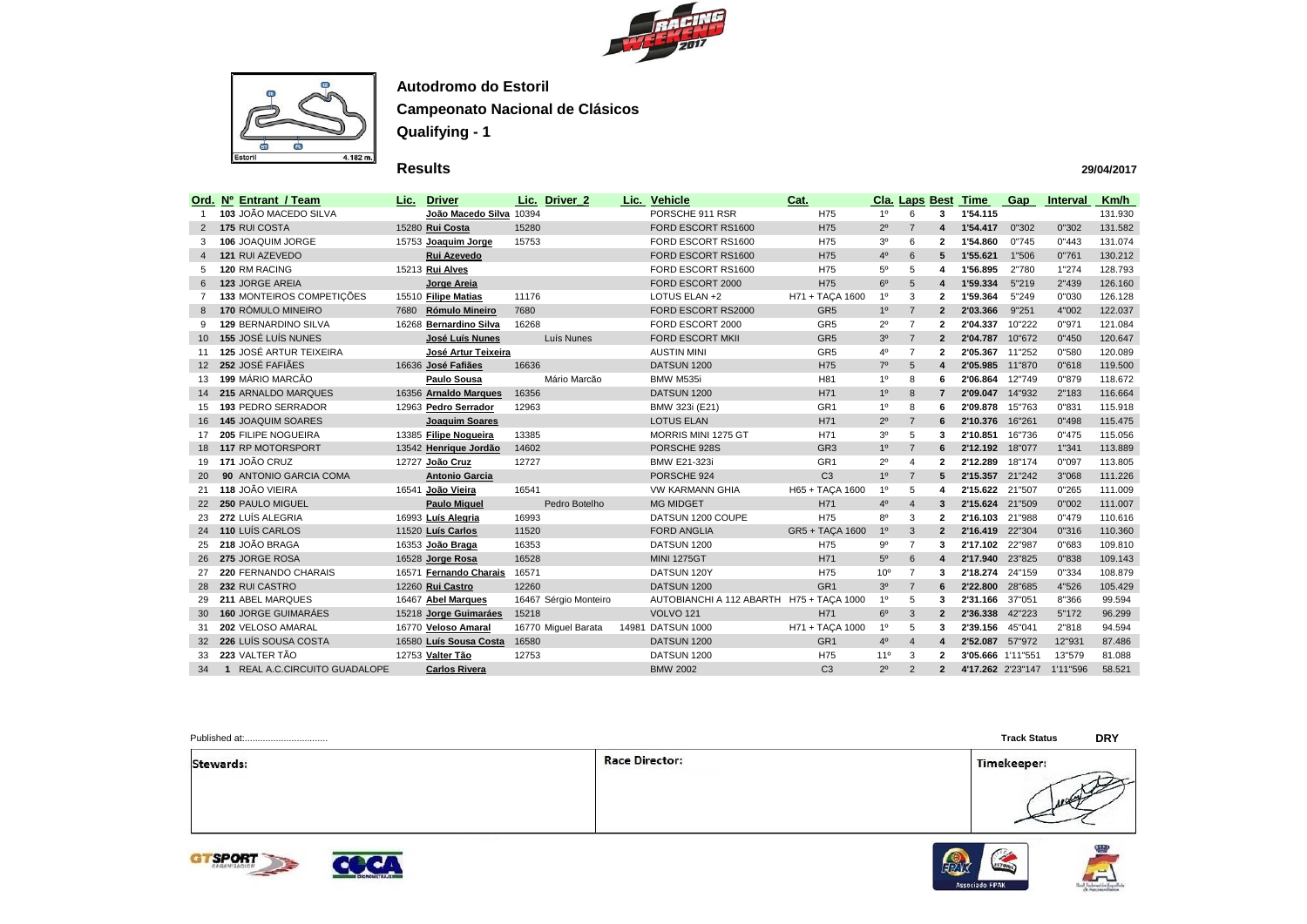



#### **LAP ANALYSIS**

| <b>Number</b> |          |                |              |          | 90             |              |                 | 103            |              |                 | 106            |              |                 | 110            |            |
|---------------|----------|----------------|--------------|----------|----------------|--------------|-----------------|----------------|--------------|-----------------|----------------|--------------|-----------------|----------------|------------|
| Lap           | Lap Time | <b>Partial</b> | <b>Speed</b> | Lap Time | <b>Partial</b> | <b>Speed</b> | <b>Lap Time</b> | <b>Partial</b> | <b>Speed</b> | <b>Lap Time</b> | <b>Partial</b> | <b>Speed</b> | <b>Lap Time</b> | <b>Partial</b> | Speed      |
| $1^a - 1$     | 0'38.757 | 0'38.757       | 111.112      | 0'32.522 | 0'32.522       | 143.809      | 0'23.261        | 0'23.261       | 215.569      | 0'24.409        | 0'24.409       | 197.803      | 0'29.057        | 0'29.057       | 156.522    |
| $1^a - 2$     | 2'19.149 | 1'40.392       |              | 1'44.373 | 1'11.851       |              | 1'18.744        | 0'55.483       |              | 1'19.270        | 0'54.861       |              | 1'34.544        | 1'05.487       |            |
| $1^a - 3$     | 4'17.262 | 1'58.113       | PIT          | 2'28.838 | 0'44.465       |              | 1'54.636        | 0'35.892       |              | 1'54.860        | 0'35.590       |              | 2'16.419        | 0'41.875       |            |
| $2^a - 1$     |          |                |              | 0'29.673 | 0'29.673       | 162.407      | 0'23.461        | 0'23.461       | 224.533      | 0'24.494        | 0'24.494       | 200.001      | 0'29.217        | 0'29.217       | 154.507    |
| $2^a - 2$     |          |                |              | 1'41.146 | 1'11.473       |              | 1'18.316        | 0'54.855       |              | 1'21.273        | 0'56.779       |              | 1'35.654        | 1'06.437       |            |
| $2^a - 3$     |          |                |              | 2'25.063 | 0'43.917       |              | 1'54.115        | 0'35.799       |              | 1'57.681        | 0'36.408       |              | 2'28.879        | 0'53.225       | <b>PIT</b> |
| $3^a - 1$     |          |                |              | 0'30.007 | 0'30.007       | 157.435      | 0'23.553        | 0'23.553       | 222.681      | 0'23.838        | 0'23.838       | 206.107      |                 |                |            |
| $3^a - 2$     |          |                |              | 1'37.785 | 1'07.778       |              | 1'22.229        | 0'58.676       |              | 1'21.983        | 0'58.145       |              |                 |                |            |
| $3^a - 3$     |          |                |              | 2'20.222 | 0'42.437       |              | 1'59.264        | 0'37.035       |              | 1'59.466        | 0'37.483       |              |                 |                |            |
| $4^a - 1$     |          |                |              | 0'27.977 | 0'27.977       | 174.758      | 0'23.318        | 0'23.318       | 219.068      | 0'23.948        | 0'23.948       | 203.390      |                 |                |            |
| $4^a - 2$     |          |                |              | 1'33.440 | 1'05.463       |              | 1'19.396        | 0'56.078       |              | 1'19.517        | 0'55.569       |              |                 |                |            |
| $4^a - 3$     |          |                |              | 2'15.357 | 0'41.917       |              | 1'54.899        | 0'35.503       |              | 1'55.228        | 0'35.711       |              |                 |                |            |
| $5^a - 1$     |          |                |              | 0'28.381 | 0'28.381       | 170.617      | 0'23.397        | 0'23.397       | 220.859      | 0'30.011        | 0'30.011       | 169.812      |                 |                |            |
| $5^a - 2$     |          |                |              | 1'32.963 | 1'04.582       |              | 1'19.535        | 0'56.138       |              | 1'40.170        | 1'10.159       |              |                 |                |            |
| $5^a - 3$     |          |                |              | 2'17.277 | 0'44.314       |              | 2'14.324        | 0'54.789       | <b>PIT</b>   | 2'39.932        | 0'59.762       | <b>PIT</b>   |                 |                |            |
| $6^a - 1$     |          |                |              | 0'34.617 | 0'34.617       | 121.213      |                 |                |              |                 |                |              |                 |                |            |
| $6^a - 2$     |          |                |              | 1'45.968 | 1'11.351       |              |                 |                |              |                 |                |              |                 |                |            |
| $6^a - 3$     |          |                |              | 2'42.805 | 0'56.837       | <b>PIT</b>   |                 |                |              |                 |                |              |                 |                |            |
| $7^a - 1$     |          |                |              |          |                |              |                 |                |              |                 |                |              |                 |                |            |
| $7^a - 2$     |          |                |              |          |                |              |                 |                |              |                 |                |              |                 |                |            |
| $7^a - 3$     |          |                |              |          |                |              |                 |                |              |                 |                |              |                 |                |            |

|          | <b>Ideal Lap</b> |              | <b>Ideal Lap</b> | <b>Ideal Lap</b> |          | <b>Ideal Lap</b> |          |          | <b>Ideal Lap</b> |
|----------|------------------|--------------|------------------|------------------|----------|------------------|----------|----------|------------------|
| 0'38.757 | 0'38.757         | 0'27.977     | 0'27.977         | 0'23.261         | 0'23.261 | 0'23.838         | 0'23.838 | 0'29.057 | 0'29.057         |
| 2'14.312 | 1'35.555         | $1'32.559$ . | 1'04.582         | 1'18.116         | 0'54.855 | 118.699          | 0'54.861 | 1'34.544 | 1'05.487         |
| 3'19.583 | 1'05.271         | 2'14.476     | 0'41.917         | 1'53.619         | 0'35.503 | 1'54.289         | 0'35.590 | 2'16.419 | 0'41.875         |

| Ideal Best Lap |          |  |  |  |  |  |  |  |  |  |  |
|----------------|----------|--|--|--|--|--|--|--|--|--|--|
| 0'23.261       | 0'23.261 |  |  |  |  |  |  |  |  |  |  |
| 1'18.116       | 0'54.855 |  |  |  |  |  |  |  |  |  |  |
| 1'53.619       | 0'35.503 |  |  |  |  |  |  |  |  |  |  |







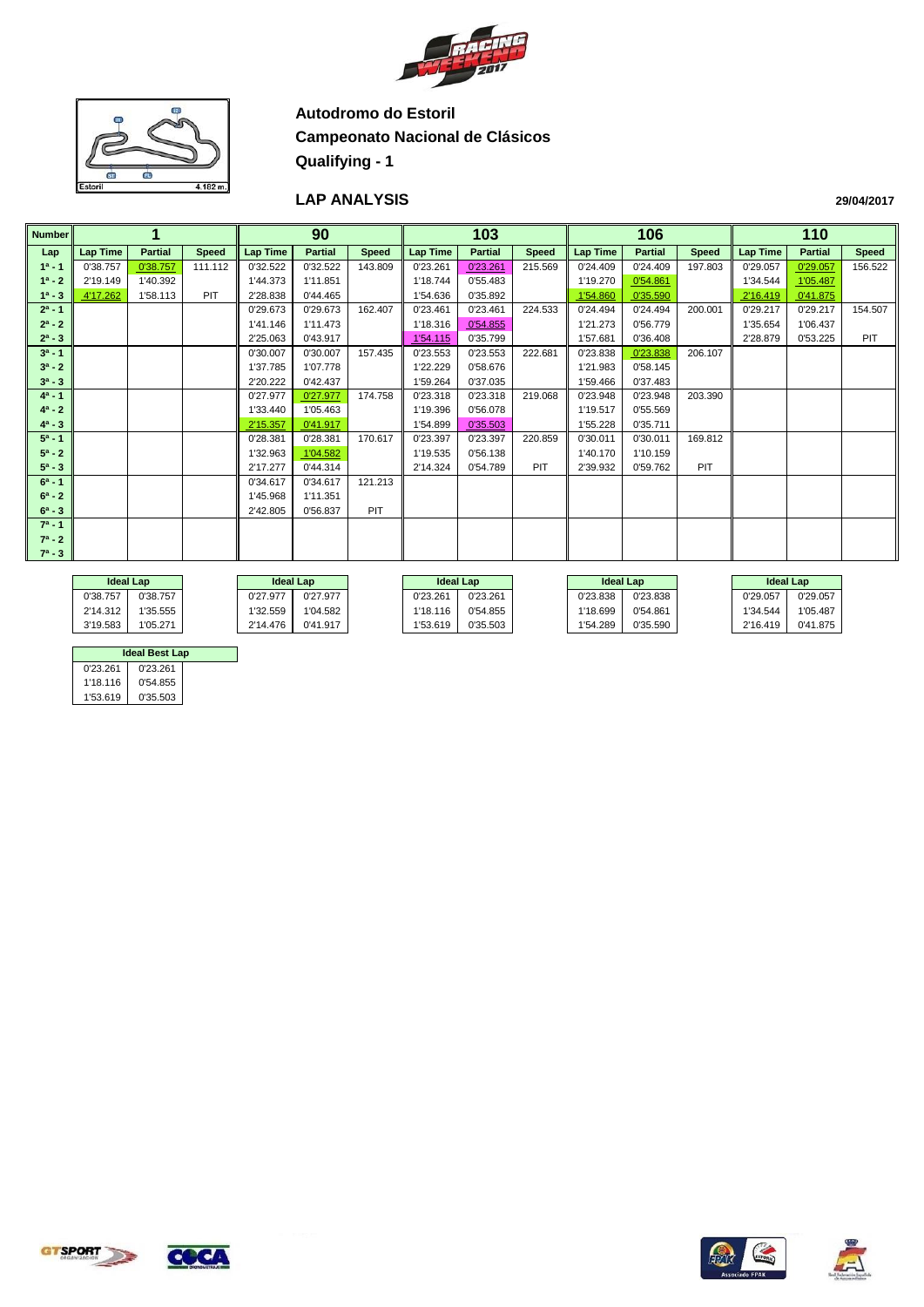



#### **LAP ANALYSIS**

| <b>Number</b> |                 | 117            |              |                 | 118            |              |                 | 120            |              |                 | 121            |              |                 | 123            |              |
|---------------|-----------------|----------------|--------------|-----------------|----------------|--------------|-----------------|----------------|--------------|-----------------|----------------|--------------|-----------------|----------------|--------------|
| Lap           | <b>Lap Time</b> | <b>Partial</b> | <b>Speed</b> | <b>Lap Time</b> | <b>Partial</b> | <b>Speed</b> | <b>Lap Time</b> | <b>Partial</b> | <b>Speed</b> | <b>Lap Time</b> | <b>Partial</b> | <b>Speed</b> | <b>Lap Time</b> | <b>Partial</b> | <b>Speed</b> |
| $1^a - 1$     | 1'32.881        | 1'32.881       |              | 0'29.251        | 0'29.251       | 167.702      | 0'24.343        | 0'24.343       | 210.527      | 0'24.588        | 0'24.588       | 197.081      | 0'24.858        | 0'24.858       | 206.501      |
| $1^a - 2$     | 2'44.033        | 1'11.152       |              | 1'34.462        | 1'05.211       |              | 1'20.621        | 0'56.278       |              | 1'19.702        | 0'55.114       |              | 1'23.452        | 0'58.594       |              |
| $1^a - 3$     | 3'27.108        | 0'43.075       |              | 2'16.397        | 0'41.935       |              | 1'57.422        | 0'36.801       |              | 1'56.317        | 0'36.615       |              | 2'00.288        | 0'36.836       |              |
| $2^a - 1$     | 0'29.335        | 0'29.335       | 149.792      | 0'28.047        | 0'28.047       | 178.513      | 0'24.692        | 0'24.692       | 204.934      | 0'23.916        | 0'23.916       | 213.439      | 0'24.352        | 0'24.352       | 208.898      |
| $2^a - 2$     | 1'36.486        | 1'07.151       |              | 1'33.345        | 1'05.298       |              | 1'20.995        | 0'56.303       |              | 1'20.119        | 0'56.203       |              | 1'22.704        | 0'58.352       |              |
| $2^a - 3$     | 2'18.665        | 0'42.179       |              | 2'16.266        | 0'42.921       |              | 1'58.423        | 0'37.428       |              | 1'56.408        | 0'36.289       |              | 2'00.999        | 0'38.295       |              |
| $3^a - 1$     | 0'28.115        | 0'28.115       | 159.293      | 0'28.035        | 0'28.035       | 170.617      | 0'24.130        | 0'24.130       | 208.093      | 0'23.947        | 0'23.947       | 197.803      | 0'24.945        | 0'24.945       | 207.693      |
| $3^a - 2$     | 1'34.044        | 1'05.929       |              | 1'34.342        | 1'06.307       |              | 1'20.523        | 0'56.393       |              | 1'21.938        | 0'57.991       |              | 1'22.793        | 0'57.848       |              |
| $3^a - 3$     | 2'15.864        | 0'41.820       |              | 2'15.622        | 0'41.280       |              | 1'56.895        | 0'36.372       |              | 1'59.314        | 0'37.376       |              | 1'59.334        | 0'36.541       |              |
| $4^a - 1$     | 0'28.030        | 0'28.030       | 169.812      | 0'28.228        | 0'28.228       | 174.475      | 0'29.657        | 0'29.657       | 159.058      | 0'24.214        | 0'24.214       | 199.262      | 0'27.919        | 0'27.919       | 184.301      |
| $4^a - 2$     | 1'31.126        | 1'03.096       |              | 1'42.003        | 1'13.775       |              | 1'43.999        | 1'14.342       |              | 1'19.986        | 0'55.772       |              | 1'30.439        | 1'02.520       |              |
| $4^a - 3$     | 2'12.744        | 0'41.618       |              | 2'39.076        | 0'57.073       | <b>PIT</b>   | 2'46.308        | 1'02.309       | PIT          | 1'55.621        | 0'35.635       |              | 2'21.240        | 0'50.801       | <b>PIT</b>   |
| $5^a - 1$     | 0'27.285        | 0'27.285       | 181.208      |                 |                |              |                 |                |              | 0'30.133        | 0'30.133       | 177.050      |                 |                |              |
| $5^a - 2$     | 1'29.914        | 1'02.629       |              |                 |                |              |                 |                |              | 1'40.445        | 1'10.312       |              |                 |                |              |
| $5^a - 3$     | 2'12.192        | 0'42.278       |              |                 |                |              |                 |                |              | 2'40.924        | 1'00.479       | <b>PIT</b>   |                 |                |              |
| $6^a - 1$     | 0'29.674        | 0'29.674       | 156.977      |                 |                |              |                 |                |              |                 |                |              |                 |                |              |
| $6^a - 2$     | 1'35.679        | 1'06.005       |              |                 |                |              |                 |                |              |                 |                |              |                 |                |              |
| $6^a - 3$     | 2'35.633        | 0'59.954       | PIT          |                 |                |              |                 |                |              |                 |                |              |                 |                |              |
| $7^a - 1$     |                 |                |              |                 |                |              |                 |                |              |                 |                |              |                 |                |              |
| $7^a - 2$     |                 |                |              |                 |                |              |                 |                |              |                 |                |              |                 |                |              |
| $7^a - 3$     |                 |                |              |                 |                |              |                 |                |              |                 |                |              |                 |                |              |
|               |                 |                |              |                 |                |              |                 |                |              |                 |                |              |                 |                |              |

|          | <b>Ideal Lap</b> | <b>Ideal Lap</b> |          |          | <b>Ideal Lap</b> |          | <b>Ideal Lap</b> | <b>Ideal Lap</b> |          |
|----------|------------------|------------------|----------|----------|------------------|----------|------------------|------------------|----------|
| 0'27.285 | 0'27.285         | 0'28.035         | 0'28.035 | 0'24.130 | 0'24.130         | 0'23.916 | 0'23.916         | 0'24.352         | 0'24.352 |
| 1'29.914 | 1'02.629         | 1'33.246         | 1'05.211 | 1'20.408 | 0'56.278         | 1'19.030 | 0'55.114         | 1'22.200         | 0'57.848 |
| 2'11.532 | 0'41.618         | 2'14.526         | 0'41.280 | 1'56.652 | 0'36.244         | 1'54.665 | 0'35.635         | 1'58.741         | 0'36.541 |

|          | <b>Ideal Best Lap</b> |  |  |  |  |  |  |  |  |  |  |  |
|----------|-----------------------|--|--|--|--|--|--|--|--|--|--|--|
| 0'23.261 | 0'23.261              |  |  |  |  |  |  |  |  |  |  |  |
| 1'18.116 | 0'54.855              |  |  |  |  |  |  |  |  |  |  |  |
| 1'53.619 | 0'35.503              |  |  |  |  |  |  |  |  |  |  |  |





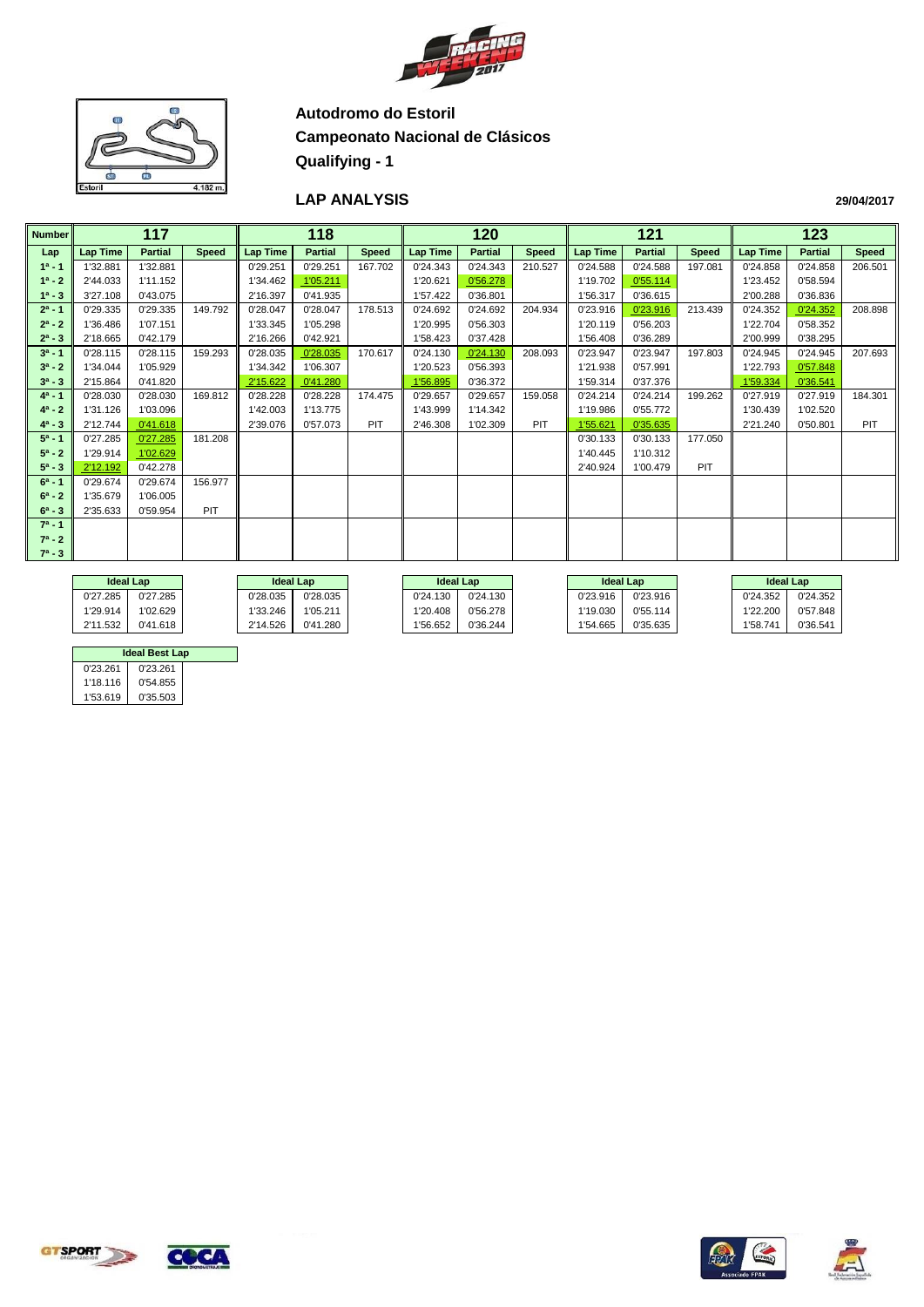



#### **LAP ANALYSIS**

| <b>Number</b> |                 | 125            |              |                 | 129            |              |                 | 133            |              |                 | 145            |         |                 | 155            |              |
|---------------|-----------------|----------------|--------------|-----------------|----------------|--------------|-----------------|----------------|--------------|-----------------|----------------|---------|-----------------|----------------|--------------|
| Lap           | <b>Lap Time</b> | <b>Partial</b> | <b>Speed</b> | <b>Lap Time</b> | <b>Partial</b> | <b>Speed</b> | <b>Lap Time</b> | <b>Partial</b> | <b>Speed</b> | <b>Lap Time</b> | <b>Partial</b> | Speed   | <b>Lap Time</b> | <b>Partial</b> | <b>Speed</b> |
| $1^a - 1$     | 0'26.204        | 0'26.204       | 175.041      | 0'25.766        | 0'25.766       | 194.245      | 0'24.979        | 0'24.979       | 192.514      | 0'28.326        | 0'28.326       | 182.125 | 0'25.475        | 0'25.475       | 206.501      |
| $1^a - 2$     | 1'26.471        | 1'00.267       |              | 1'26.045        | 1'00.279       |              | 1'22.910        | 0'57.931       |              | 1'32.994        | 1'04.668       |         | 1'25.685        | 1'00.210       |              |
| $1^a - 3$     | 2'05.367        | 0'38.896       |              | 2'04.337        | 0'38.292       |              | 1'59.364        | 0'36.454       |              | 2'15.848        | 0'42.854       |         | 2'04.787        | 0'39.102       |              |
| $2^a - 1$     | 0'25.866        | 0'25.866       | 183.674      | 0'28.756        | 0'28.756       | 200.744      | 0'26.074        | 0'26.074       | 191.830      | 0'28.591        | 0'28.591       | 165.899 | 0'25.413        | 0'25.413       | 199.631      |
| $2^a - 2$     | 1'25.920        | 1'00.054       |              | 1'31.888        | 1'03.132       |              | 1'33.686        | 1'07.612       |              | 1'33.022        | 1'04.431       |         | 1'27.208        | 1'01.795       |              |
| $2^a - 3$     | 2'05.793        | 0'39.873       |              | 2'30.268        | 0'58.380       | PIT          | 2'32.991        | 0'59.305       | PIT          | 2'14.412        | 0'41.390       |         | 2'08.769        | 0'41.561       |              |
| $3^a - 1$     | 0'26.526        | 0'26.526       | 181.513      | 2'04.515        | 2'04.515       |              |                 |                |              | 0'28.045        | 0'28.045       | 177.632 | 0'25.170        | 0'25.170       | 203.390      |
| $3^a - 2$     | 1'27.375        | 1'00.849       |              | 3'06.936        | 1'02.421       |              |                 |                |              | 1'31.437        | 1'03.392       |         | 1'26.755        | 1'01.585       | Nunes        |
| $3^a - 3$     | 2'06.349        | 0'38.974       |              | 3'46.623        | 0'39.687       |              |                 |                |              | 2'29.492        | 0'58.055       | PIT     | 2'15.953        | 0'49.198       | PIT          |
| $4^a - 1$     | 0'26.899        | 0'26.899       | 183.362      | 0'27.975        | 0'27.975       | 164.635      |                 |                |              | 1'47.230        | 1'47.230       |         | 3'02.510        | 3'02.510       |              |
| $4^a - 2$     | 1'28.067        | 1'01.168       |              | 1'30.113        | 1'02.138       |              |                 |                |              | 2'51.176        | 1'03.946       |         | 4'08.190        | 1'05.680       | <b>Nunes</b> |
| $4^a - 3$     | 2'07.408        | 0'39.341       |              | 2'12.076        | 0'41.963       |              |                 |                |              | 3'33.013        | 0'41.837       |         | 4'47.663        | 0'39.473       |              |
| $5^a - 1$     | 0'26.294        | 0'26.294       | 176.760      | 0'26.545        | 0'26.545       | 181.819      |                 |                |              | 0'27.322        | 0'27.322       | 182.125 | 0'26.138        | 0'26.138       | 187.500      |
| $5^a - 2$     | 1'27.276        | 1'00.982       |              | 1'26.760        | 1'00.215       |              |                 |                |              | 1'29.822        | 1'02.500       |         | 1'26.539        | 1'00.401       | <b>Nunes</b> |
| $5^a - 3$     | 2'06.674        | 0'39.398       |              | 2'06.790        | 0'40.030       |              |                 |                |              | 2'10.376        | 0'40.554       |         | 2'05.715        | 0'39.176       |              |
| $6^a - 1$     | 0'30.539        | 0'30.539       | 180.301      | 0'31.209        | 0'31.209       | 143.047      |                 |                |              | 0'30.593        | 0'30.593       | 162.407 | 0'30.371        | 0'30.371       | 175.610      |
| $6^a - 2$     | 1'44.045        | 1'13.506       |              | 1'48.278        | 1'17.069       |              |                 |                |              | 1'43.044        | 1'12.451       |         | 1'47.051        | 1'16.680       | Nunes        |
| $6^a - 3$     | 2'48.541        | 1'04.496       | PIT          | 2'54.193        | 1'05.915       | PIT          |                 |                |              | 2'42.925        | 0'59.881       | PIT     | 2'52.101        | 1'05.050       | PIT          |
| $7^a - 1$     |                 |                |              |                 |                |              |                 |                |              |                 |                |         |                 |                |              |
| $7^a - 2$     |                 |                |              |                 |                |              |                 |                |              |                 |                |         |                 |                |              |
| $7^a - 3$     |                 |                |              |                 |                |              |                 |                |              |                 |                |         |                 |                |              |
|               |                 |                |              |                 |                |              |                 |                |              |                 |                |         |                 |                |              |

|          | <b>Ideal Lap</b> |  |          | <b>Ideal Lap</b> |          | <b>Ideal Lap</b> |          | <b>Ideal Lap</b> |          | <b>Ideal Lap</b> |
|----------|------------------|--|----------|------------------|----------|------------------|----------|------------------|----------|------------------|
| 0'25.866 | 0'25.866         |  | 0'25.766 | 0'25.766         | 0'24.979 | 0'24.979         | 0'27.322 | 0'27.322         | 0'25.170 | 0'25.170         |
| 1'25.920 | 1'00.054         |  | 1'25.981 | 1'00.215         | 1'22.910 | 0'57.931         | 1'29.822 | 1'02.500         | 1'25.380 | 1'00.210         |
| 2'04.816 | <b>0'38.896</b>  |  | 2'04.273 | 0'38.292         | '59.364  | 0'36.454         | 2'10.376 | 0'40.554         | 2'04.482 | 0'39.102         |

| <b>Ideal Best Lap</b> |          |  |  |  |  |  |  |  |  |  |  |
|-----------------------|----------|--|--|--|--|--|--|--|--|--|--|
| 0'23.261              | 0'23.261 |  |  |  |  |  |  |  |  |  |  |
| 1'18.116              | 0'54.855 |  |  |  |  |  |  |  |  |  |  |
| 1'53.619              | 0'35.503 |  |  |  |  |  |  |  |  |  |  |







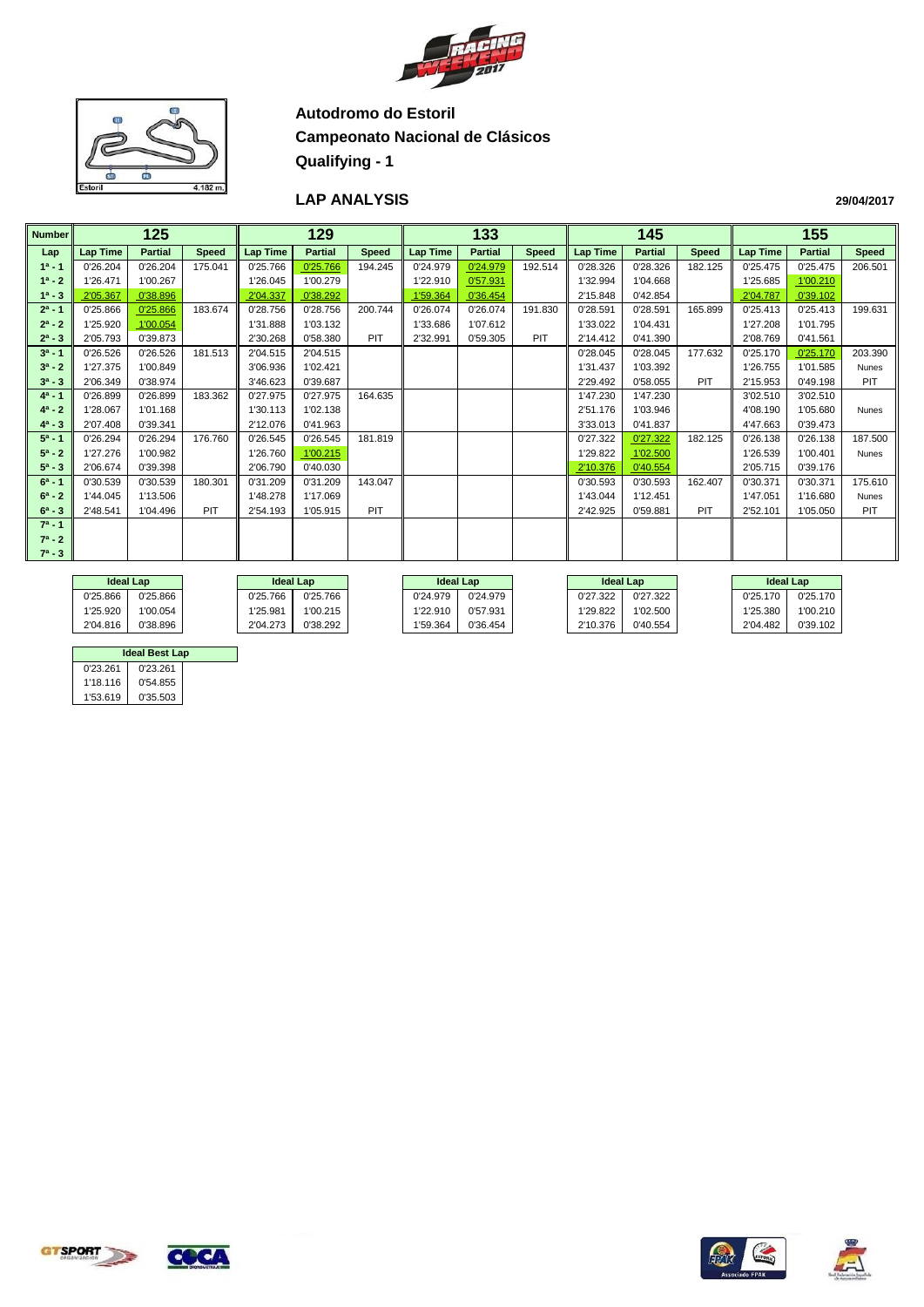



#### **LAP ANALYSIS**

| <b>Number</b> |                 | 160            |              |                 | 170            |              |                 | 171            |              |                 | 175            |              |                 | 193            |              |
|---------------|-----------------|----------------|--------------|-----------------|----------------|--------------|-----------------|----------------|--------------|-----------------|----------------|--------------|-----------------|----------------|--------------|
| Lap           | <b>Lap Time</b> | <b>Partial</b> | <b>Speed</b> | <b>Lap Time</b> | <b>Partial</b> | <b>Speed</b> | <b>Lap Time</b> | <b>Partial</b> | <b>Speed</b> | <b>Lap Time</b> | <b>Partial</b> | <b>Speed</b> | <b>Lap Time</b> | <b>Partial</b> | <b>Speed</b> |
| $1a - 1$      | 0'34.227        | 0'34.227       | 134.832      | 0'25.871        | 0'25.871       | 181.819      | 0'27.321        | 0'27.321       | 187.501      | 0'23.926        | 0'23.926       | 213.018      | 0'28.794        | 0'28.794       | 156.522      |
| $1^a - 2$     | 1'48.545        | 1'14.318       |              | 1'25.614        | 0'59.743       |              | 1'31.744        | 1'04.423       |              | 1'20.079        | 0'56.153       |              | 1'31.765        | 1'02.971       |              |
| $1^a - 3$     | 2'36.338        | 0'47.793       |              | 2'03.366        | 0'37.752       |              | 2'12.289        | 0'40.545       |              | 1'55.798        | 0'35.719       |              | 2'12.112        | 0'40.347       |              |
| $2^a - 1$     | 0'37.117        | 0'37.117       | 113.446      | 0'25.762        | 0'25.762       | 192.514      | 0'27.340        | 0'27.340       | 190.813      | 0'24.295        | 0'24.295       | 218.182      | 0'27.509        | 0'27.509       | 188.482      |
| $2^a - 2$     | 2'09.149        | 1'32.032       |              | 1'26.303        | 1'00.541       |              | 1'33.172        | 1'05.832       |              | 1'23.336        | 0'59.041       |              | 1'30.661        | 1'03.152       |              |
| $2^a - 3$     | 3'15.562        | 1'06.413       | PIT          | 2'04.502        | 0'38.199       |              | 2'13.181        | 0'40.009       |              | 1'59.385        | 0'36.049       |              | 2'10.592        | 0'39.931       |              |
| $3^a - 1$     |                 |                |              | 0'26.054        | 0'26.054       | 196.364      | 0'27.654        | 0'27.654       | 175.610      | 0'23.441        | 0'23.441       | 224.533      | 0'26.941        | 0'26.941       | 188.482      |
| $3^a - 2$     |                 |                |              | 1'33.670        | 1'07.616       |              | 1'33.612        | 1'05.958       |              | 1'18.907        | 0'55.466       |              | 1'29.878        | 1'02.937       |              |
| $3^a - 3$     |                 |                |              | 2'32.553        | 0'58.883       | PIT          | 2'29.506        | 0'55.894       | PIT          | 1'54.417        | 0'35.510       |              | 2'10.445        | 0'40.567       |              |
| $4^a - 1$     |                 |                |              | 2'28.394        | 2'28.394       |              |                 |                |              | 0'23.769        | 0'23.769       | 219.513      | 0'27.049        | 0'27.049       | 188.812      |
| $4^a - 2$     |                 |                |              | 3'46.757        | 1'18.363       |              |                 |                |              | 1'20.365        | 0'56.596       |              | 1'30.022        | 1'02.973       |              |
| $4^a - 3$     |                 |                |              | 4'26.272        | 0'39.515       |              |                 |                |              | 1'56.737        | 0'36.372       |              | 2'11.242        | 0'41.220       |              |
| $5^a - 1$     |                 |                |              | 0'25.823        | 0'25.823       | 185.568      |                 |                |              | 0'23.627        | 0'23.627       | 220.409      | 0'27.219        | 0'27.219       | 186.852      |
| $5^a - 2$     |                 |                |              | 1'25.811        | 0'59.988       |              |                 |                |              | 1'19.524        | 0'55.897       |              | 1'30.022        | 1'02.803       |              |
| $5^a - 3$     |                 |                |              | 2'04.007        | 0'38.196       |              |                 |                |              | 1'55.124        | 0'35.600       |              | 2'09.878        | 0'39.856       |              |
| $6^a - 1$     |                 |                |              | 0'33.101        | 0'33.101       | 152.759      |                 |                |              | 0'25.640        | 0'25.640       | 197.081      | 0'27.007        | 0'27.007       | 188.154      |
| $6^a - 2$     |                 |                |              | 2'02.030        | 1'28.929       |              |                 |                |              | 1'29.351        | 1'03.711       |              | 1'30.066        | 1'03.059       |              |
| $6^a - 3$     |                 |                |              | 3'02.898        | 1'00.868       | PIT          |                 |                |              | 2'20.402        | 0'51.051       | PIT          | 2'10.219        | 0'40.153       |              |
| $7^a - 1$     |                 |                |              |                 |                |              |                 |                |              |                 |                |              | 0'29.885        | 0'29.885       | 145.750      |
| $7^a - 2$     |                 |                |              |                 |                |              |                 |                |              |                 |                |              | 1'41.027        | 1'11.142       |              |
| $7^a - 3$     |                 |                |              |                 |                |              |                 |                |              |                 |                |              | 2'41.172        | 1'00.145       | <b>PIT</b>   |
|               |                 |                |              |                 |                |              |                 |                |              |                 |                |              |                 |                |              |

|          | <b>Ideal Lap</b> | <b>Ideal Lap</b> |          |               | <b>Ideal Lap</b> | <b>Ideal Lap</b> |          |          | <b>Ideal Lap</b> |
|----------|------------------|------------------|----------|---------------|------------------|------------------|----------|----------|------------------|
| 0'34.227 | 0'34.227         | 0'25.762         | 0'25.762 | 0'27.321      | 0'27.321         | 0'23.441         | 0'23.441 | 0'26.941 | 0'26.941         |
| '48.545  | 1'14.318         | 1'25.505         | 0'59.743 | 1'31.744      | 1'04.423         | 1'18.907         | 0'55.466 | 1'29.744 | 1'02.803         |
| 2'36.338 | 0'47.793         | 2'03.257         | 0'37.752 | 1.753<br>0'44 | 0'40.009         | 1'54.417         | 0'35.510 | 2'09.600 | 0'39.856         |

|          | <b>Ideal Best Lap</b> |  |
|----------|-----------------------|--|
| 0'23.261 | 0'23.261              |  |
| 1'18.116 | 0'54.855              |  |
| 1'53.619 | 0'35.503              |  |







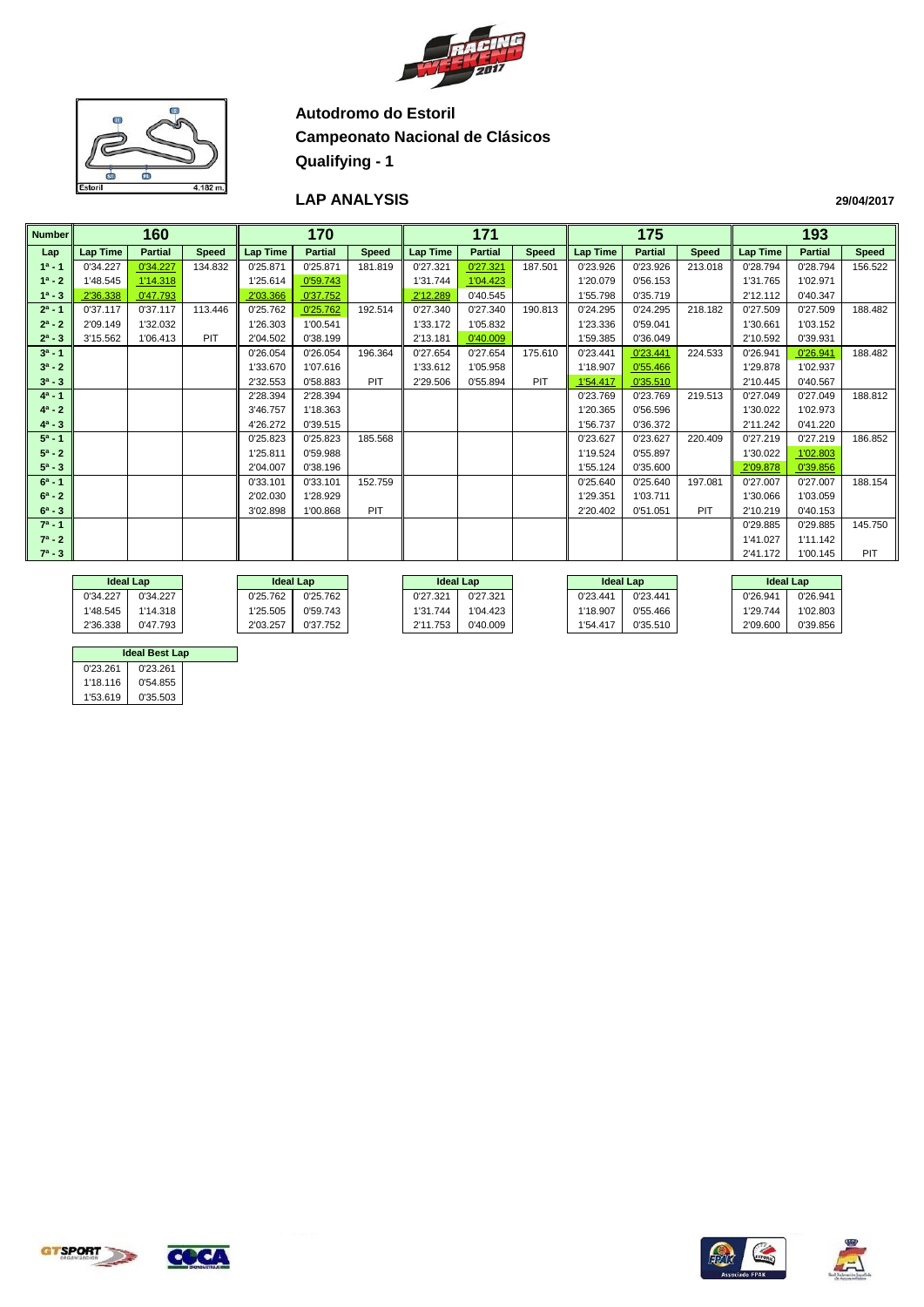



#### **LAP ANALYSIS**

|               |                               |                |              |                 |                |              |          |                |              |                 |                |              | 215                                |                |              |  |  |
|---------------|-------------------------------|----------------|--------------|-----------------|----------------|--------------|----------|----------------|--------------|-----------------|----------------|--------------|------------------------------------|----------------|--------------|--|--|
| <b>Number</b> |                               | 199            |              |                 | 202            |              |          | 205            |              |                 | 211            |              |                                    |                |              |  |  |
| Lap           | <b>Lap Time</b>               | <b>Partial</b> | <b>Speed</b> | <b>Lap Time</b> | <b>Partial</b> | <b>Speed</b> | Lap Time | <b>Partial</b> | <b>Speed</b> | <b>Lap Time</b> | <b>Partial</b> | <b>Speed</b> | <b>Lap Time</b>                    | <b>Partial</b> | <b>Speed</b> |  |  |
| $1a - 1$      | 0'28.761                      | 0'28.761       | 155.845      | 0'33.541        | 0'33.541       | 137.230      | 0'28.077 | 0'28.077       | 163.637      | 0'34.994        | 0'34.994       | 113.208      | 0'29.514                           | 0'29.514       | 165.391      |  |  |
| $1^a - 2$     | 1'33.165                      | 1'04.404       |              | 1'51.698        | 1'18.157       |              | 1'32.659 | 1'04.582       |              | 1'46.405        | 1'11.411       |              | 1'36.600                           | 1'07.086       |              |  |  |
| $1^a - 3$     | 2'13.225                      | 0'40.060       |              | 2'40.013        | 0'48.315       |              | 2'13.310 | 0'40.651       |              | 2'34.225        | 0'47.820       |              | 2'17.580                           | 0'40.980       |              |  |  |
| $2^a - 1$     | 0'27.299                      | 0'27.299       | 165.899      | 0'33.192        | 0'33.192       | 137.405      | 0'27.156 | 0'27.156       | 183.051      | 0'33.567        | 0'33.567       | 117.137      | 0'30.632                           | 0'30.632       | 178.808      |  |  |
| $2^a - 2$     | 1'33.296                      | 1'05.997       | Sousa        | 1'50.399        | 1'17.207       |              | 1'30.413 | 1'03.257       |              | 1'43.993        | 1'10.426       | Marques      | 1'35.132                           | 1'04.500       |              |  |  |
| $2^a - 3$     | 2'14.631                      | 0'41.335       |              | 2'39.156        | 0'48.757       |              | 2'10.851 | 0'40.438       |              | 2'31.166        | 0'47.173       |              | 2'14.816                           | 0'39.684       |              |  |  |
| $3^a - 1$     | 0'27.538                      | 0'27.538       | 169.015      | 0'37.663        | 0'37.663       | 104.957      | 0'28.427 | 0'28.427       | 166.925      | 0'33.115        | 0'33.115       | 151.686      | 0'27.419                           | 0'27.419       | 175.610      |  |  |
| $3^a - 2$     | 1'29.794                      | 1'02.256       | Sousa        | 2'15.029        | 1'37.366       |              | 1'31.245 | 1'02.818       |              | 1'45.165        | 1'12.050       | Marques      | 1'30.231                           | 1'02.812       |              |  |  |
| $3^a - 3$     | 2'09.074                      | 0'39.280       |              | 3'27.414        | 1'12.385       | PIT          | 2'11.812 | 0'40.567       |              | 2'41.624        | 0'56.459       | PIT          | 2'10.211                           | 0'39.980       |              |  |  |
| $4^a - 1$     | 0'26.256                      | 0'26.256       | 193.549      | 0'55.637        | 0'55.637       |              | 0'27.067 | 0'27.067       | 177.050      | 1'56.559        | 1'56.559       |              | 0'28.471                           | 0'28.471       | 171.702      |  |  |
| $4^a - 2$     | 1'28.150                      | 1'01.894       | Sousa        | 2'27.358        | 1'31.721       |              | 1'32.939 | 1'05.872       |              | 3'10.966        | 1'14.407       | Marques      | 1'31.915                           | 1'03.444       |              |  |  |
| $4^a - 3$     | 2'07.897                      | 0'39.747       |              | 3'34.702        | 1'07.344       | PIT          | 2'24.709 | 0'51.770       | PIT          | 4'09.442        | 0'58.476       | PIT          | 2'12.566                           | 0'40.651       |              |  |  |
| $5^a - 1$     | 0'26.067                      | 0'26.067       | 194.946      |                 |                |              |          |                |              |                 |                |              | 0'27.490                           | 0'27.490       | 177.632      |  |  |
| $5^a - 2$     | 1'27.733                      | 1'01.666       | Sousa        |                 |                |              |          |                |              |                 |                |              | 1'32.384                           | 1'04.894       |              |  |  |
| $5^a - 3$     | 2'06.864                      | 0'39.131       |              |                 |                |              |          |                |              |                 |                |              | 2'12.025                           | 0'39.641       |              |  |  |
| $6^a - 1$     | 0'28.568                      | 0'28.568       | 166.667      |                 |                |              |          |                |              |                 |                |              | 0'27.208                           | 0'27.208       | 174.758      |  |  |
| $6^a - 2$     | 1'39.590                      | 1'11.022       | Sousa        |                 |                |              |          |                |              |                 |                |              | 1'29.702                           | 1'02.494       |              |  |  |
| $6^a - 3$     | 2'21.927                      | 0'42.337       |              |                 |                |              |          |                |              |                 |                |              | 2'09.047                           | 0'39.345       |              |  |  |
| $7^a - 1$     | 0'32.827                      | 0'32.827       | 115.508      |                 |                |              |          |                |              |                 |                |              | 0'33.784                           | 0'33.784       | 133.169      |  |  |
| $7^a - 2$     | 1'44.225<br>1'11.398<br>Sousa |                |              |                 |                |              |          |                |              | 1'49.246        | 1'15.462       |              |                                    |                |              |  |  |
| $7^a - 3$     | 2'47.222                      | 1'02.997       | PIT          |                 |                |              |          |                |              |                 |                |              | 2'48.403<br><b>PIT</b><br>0'59.157 |                |              |  |  |
|               |                               |                |              |                 |                |              |          |                |              |                 |                |              |                                    |                |              |  |  |

|          | <b>Ideal Lap</b> |          | <b>Ideal Lap</b> |  |                      | <b>Ideal Lap</b> |          | <b>Ideal Lap</b> |          |          | <b>Ideal Lap</b> |
|----------|------------------|----------|------------------|--|----------------------|------------------|----------|------------------|----------|----------|------------------|
| 0'26.067 | 0'26.067         | 0'33.192 | 0'33.192         |  | 0'27.067             | 0'27.067         |          | 0'33.115         | 0'33.115 | 27.208   | 0'27.208         |
| 1'27.733 | 1'01.666         | 1'50.399 | 1'17.207         |  | 1'02.818<br>1'29.885 |                  | 1'43.541 | 1'10.426         | "29.702" | 1'02.494 |                  |
| 2'06.864 | 0'39.131         | 2'38.714 | 0'48.315         |  | 2'10.323             | 0'40.438         |          | 2'30.714         | 0'47.173 | 2'09.047 | 0'39.345         |

|          | <b>Ideal Best Lap</b> |  |
|----------|-----------------------|--|
| 0'23.261 | 0'23.261              |  |
| 1'18.116 | 0'54.855              |  |
| 1'53.619 | 0'35.503              |  |







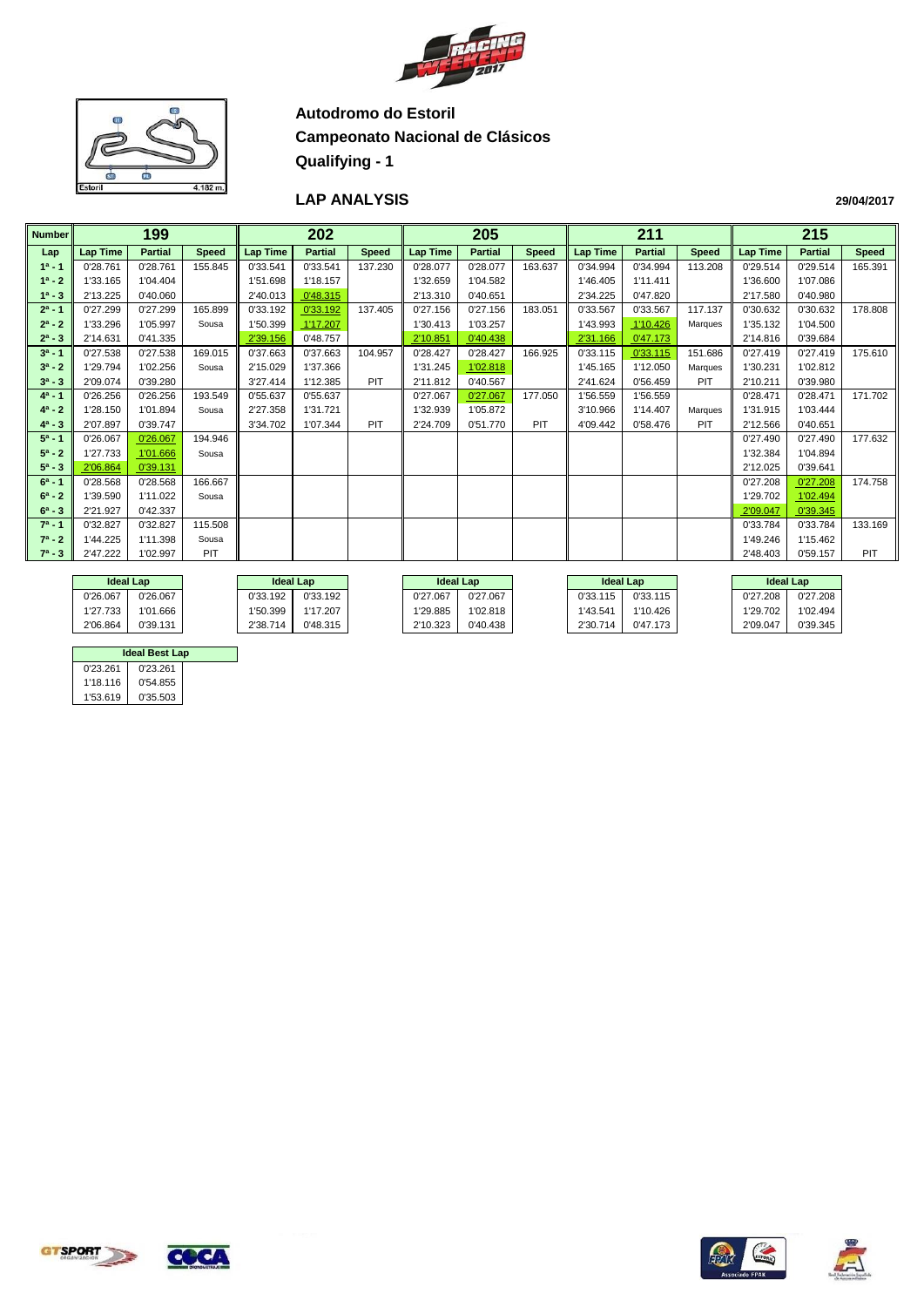



#### **LAP ANALYSIS**

|               | 218<br><b>Lap Time</b><br><b>Partial</b> |          |              |                 |                |              |                 |                |              |                 |                |              |          |                |            |
|---------------|------------------------------------------|----------|--------------|-----------------|----------------|--------------|-----------------|----------------|--------------|-----------------|----------------|--------------|----------|----------------|------------|
| <b>Number</b> |                                          |          |              |                 | 220            |              |                 | 223            |              |                 | 226            |              |          | 232            |            |
| Lap           |                                          |          | <b>Speed</b> | <b>Lap Time</b> | <b>Partial</b> | <b>Speed</b> | <b>Lap Time</b> | <b>Partial</b> | <b>Speed</b> | <b>Lap Time</b> | <b>Partial</b> | <b>Speed</b> | Lap Time | <b>Partial</b> | Speed      |
| $1^a - 1$     | 0'29.123                                 | 0'29.123 | 154.950      | 0'29.732        | 0'29.732       | 161.195      | 0'29.040        | 0'29.040       | 159.058      | 0'32.278        | 0'32.278       | 153.192      | 0'30.718 | 0'30.718       | 156.070    |
| $1^a - 2$     | 1'38.821                                 | 1'09.698 |              | 1'39.551        | 1'09.819       |              | 1'39.250        | 1'10.210       |              | 7'47.061        | 7'14.783       |              | 1'42.177 | 1'11.459       |            |
| $1^a - 3$     | 2'20.924                                 | 0'42.103 |              | 2'23.388        | 0'43.837       |              | 3'05.666        | 1'26.416       | PIT          | 8'52.536        | 1'05.475       | PIT          | 2'25.751 | 0'43.574       |            |
| $2^a - 1$     | 0'28.391                                 | 0'28.391 | 166.410      | 0'29.317        | 0'29.317       | 158.591      | 3'04.128        | 3'04.128       |              | 1'39.831        | 1'39.831       |              | 0'30.275 | 0'30.275       | 157.435    |
| $2^a - 2$     | 1'34.132                                 | 1'05.741 |              | 1'36.686        | 1'07.369       |              | 5'01.772        | 1'57.644       |              | 2'59.571        | 1'19.740       |              | 1'40.716 | 1'10.441       |            |
| $2^a - 3$     | 2'17.102                                 | 0'42.970 |              | 2'18.274        | 0'41.588       |              | 6'33.845        | 1'32.073       | PIT          | 3'48.141        | 0'48.570       |              | 2'24.553 | 0'43.837       |            |
| $3^a - 1$     | 0'28.535                                 | 0'28.535 | 161.677      | 0'29.614        | 0'29.614       | 169.015      |                 |                |              | 0'35.435        | 0'35.435       | 137.756      | 0'30.962 | 0'30.962       | 156.977    |
| $3^a - 2$     | 1'35.469                                 | 1'06.934 |              | 1'41.644        | 1'12.030       |              |                 |                |              | 1'53.517        | 1'18.082       |              | 1'40.553 | 1'09.591       |            |
| $3^a - 3$     | 2'17.606                                 | 0'42.137 |              | 2'24.616        | 0'42.972       |              |                 |                |              | 2'52.087        | 0'58.570       | PIT          | 2'24.011 | 0'43.458       |            |
| $4^a - 1$     | 0'28.188                                 | 0'28.188 | 171.975      | 0'28.623        | 0'28.623       | 166.154      |                 |                |              |                 |                |              | 0'30.861 | 0'30.861       | 154.507    |
| $4^a - 2$     | 1'35.634                                 | 1'07.446 |              | 1'36.450        | 1'07.827       |              |                 |                |              |                 |                |              | 1'40.291 | 1'09.430       |            |
| $4^a - 3$     | 2'30.502                                 | 0'54.868 | PIT          | 2'27.243        | 0'50.793       |              |                 |                |              |                 |                |              | 2'24.244 | 0'43.953       |            |
| $5^a - 1$     | 1'37.421                                 | 1'37.421 |              | 0'34.684        | 0'34.684       | 118.943      |                 |                |              |                 |                |              | 0'30.217 | 0'30.217       | 156.522    |
| $5^a - 2$     | 2'42.266                                 | 1'04.845 |              | 1'51.557        | 1'16.873       |              |                 |                |              |                 |                |              | 1'39.469 | 1'09.252       |            |
| $5^a - 3$     | 3'25.511                                 | 0'43.245 |              | 2'36.256        | 0'44.699       |              |                 |                |              |                 |                |              | 2'22.800 | 0'43.331       |            |
| $6^a - 1$     | 0'31.638                                 | 0'31.638 | 150.628      | 0'31.184        | 0'31.184       | 137.230      |                 |                |              |                 |                |              | 0'32.757 | 0'32.757       | 152.975    |
| $6^a - 2$     | 1'48.147                                 | 1'16.509 |              | 1'47.137        | 1'15.953       |              |                 |                |              |                 |                |              | 1'52.902 | 1'20.145       |            |
| $6^a - 3$     | 2'57.447                                 | 1'09.300 | PIT          | 2'51.476        | 1'04.339       | PIT          |                 |                |              |                 |                |              | 2'56.242 | 1'03.340       | <b>PIT</b> |
| $7^a - 1$     |                                          |          |              |                 |                |              |                 |                |              |                 |                |              |          |                |            |
| $7^a - 2$     |                                          |          |              |                 |                |              |                 |                |              |                 |                |              |          |                |            |
| $7^a - 3$     |                                          |          |              |                 |                |              |                 |                |              |                 |                |              |          |                |            |
|               |                                          |          |              |                 |                |              |                 |                |              |                 |                |              |          |                |            |

|          | <b>Ideal Lap</b> |             | <b>Ideal Lap</b> |                      | <b>Ideal Lap</b> |          | <b>Ideal Lap</b> | <b>Ideal Lap</b> |          |
|----------|------------------|-------------|------------------|----------------------|------------------|----------|------------------|------------------|----------|
| 0'28.188 | 0'28.188         | 0'28.623    | 0'28.623         | 0'29.040             | 0'29.040         | 0'32.278 | 0'32.278         | 0'30.217         | 0'30.217 |
| 1'33.033 | 1'04.845         | 1'35.992    | 1'07.369         | 1'39.250<br>1'10.210 |                  | 1'50.360 | 1'18.082         | 1'39.469         | 1'09.252 |
| 2'15.136 | 0'42.103         | 580<br>2'17 | 0'41.588         | 2'23.709             | 0'44.459         | 2'38.930 | 0'48.570         | 2'22.800         | 0'43.331 |

|          | <b>Ideal Best Lap</b> |  |
|----------|-----------------------|--|
| 0'23.261 | 0'23.261              |  |
| 1'18.116 | 0'54.855              |  |
| 1'53.619 | 0'35.503              |  |







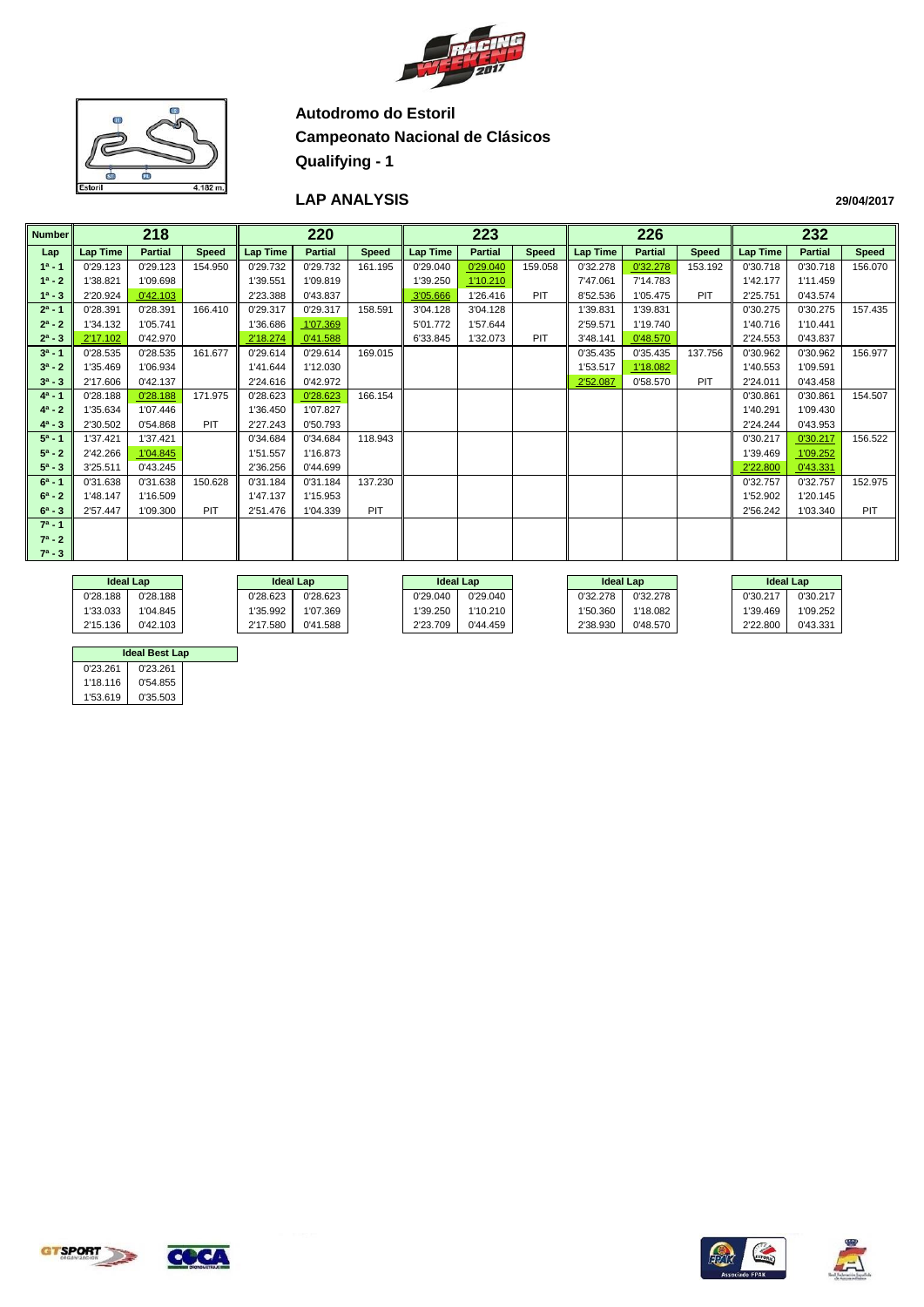



#### **LAP ANALYSIS**

| Number    |          | 250            |              |                 | 252                 |              |                 | 272            |              |                 | 275            |              |
|-----------|----------|----------------|--------------|-----------------|---------------------|--------------|-----------------|----------------|--------------|-----------------|----------------|--------------|
| Lap       | Lap Time | <b>Partial</b> | <b>Speed</b> | <b>Lap Time</b> | <b>Partial</b>      | <b>Speed</b> | <b>Lap Time</b> | <b>Partial</b> | <b>Speed</b> | <b>Lap Time</b> | <b>Partial</b> | <b>Speed</b> |
| $1^a - 1$ | 0'28.809 | 0'28.809       | 161.920      | 0'26.772        | 0'26.772            | 174.758      | 0'28.819        | 0'28.819       | 172.249      | 0'30.637        | 0'30.637       | 154.286      |
| $1^a - 2$ | 1'36.458 | 1'07.649       |              | 1'27.769        | 1'00.997            |              | 1'34.754        | 1'05.935       |              | 1'40.641        | 1'10.004       |              |
| $1^a - 3$ | 2'19.431 | 0'42.973       |              | 2'06.748        | 0'38.979            |              | 2'16.103        | 0'41.349       |              | 2'24.238        | 0'43.597       |              |
| $2^a - 1$ | 0'28.618 | 0'28.618       | 154.066      | 0'26.584        | 0'26.584            | 185.568      | 0'27.456        | 0'27.456       | 182.125      | 0'31.321        | 0'31.321       | 140.443      |
| $2^a - 2$ | 1'34.092 | 1'05.474       | Miguel       | 1'27.357        | 1'00.773            |              | 1'31.274        | 1'03.818       |              | 1'39.682        | 1'08.361       |              |
| $2^a - 3$ | 2'15.624 | 0'41.532       |              | 2'07.098        | 0'39.741            |              | 2'22.733        | 0'51.459       | PIT          | 2'21.908        | 0'42.226       |              |
| $3^a - 1$ | 0'30.202 | 0'30.202       | 157.435      | 0'26.354        | 0'26.354            | 182.433      |                 |                |              | 0'29.355        | 0'29.355       | 148.149      |
| $3^a - 2$ | 1'42.686 | 1'12.484       | Miguel       | 1'27.244        | 1'00.890            |              |                 |                |              | 1'36.009        | 1'06.654       |              |
| $3^a - 3$ | 2'32.118 | 0'49.432       | PIT          | 2'05.985        | 0'38.741            |              |                 |                |              | 2'17.940        | 0'41.931       |              |
| $4^a - 1$ |          |                |              | 0'28.022        | 183.362<br>0'28.022 |              |                 |                |              | 0'29.634        | 0'29.634       | 152.975      |
| $4^a - 2$ |          |                |              | 1'40.952        | 1'12.930            |              |                 |                |              | 1'36.048        | 1'06.414       |              |
| $4^a - 3$ |          |                |              | 2'48.524        | 1'07.572            | <b>PIT</b>   |                 |                |              | 2'18.231        | 0'42.183       |              |
| $5^a - 1$ |          |                |              |                 |                     |              |                 |                |              | 0'29.398        | 0'29.398       | 151.686      |
| $5^a - 2$ |          |                |              |                 |                     |              |                 |                |              | 1'38.017        | 1'08.619       |              |
| $5^a - 3$ |          |                |              |                 |                     |              |                 |                |              | 2'42.632        | 1'04.615       | PIT          |
| $6^a - 1$ |          |                |              |                 |                     |              |                 |                |              |                 |                |              |
| $6^a - 2$ |          |                |              |                 |                     |              |                 |                |              |                 |                |              |
| $6^a - 3$ |          |                |              |                 |                     |              |                 |                |              |                 |                |              |
| $7^a - 1$ |          |                |              |                 |                     |              |                 |                |              |                 |                |              |
| $7^a - 2$ |          |                |              |                 |                     |              |                 |                |              |                 |                |              |
| $7^a - 3$ |          |                |              |                 |                     |              |                 |                |              |                 |                |              |
|           |          |                |              |                 |                     |              |                 |                |              |                 |                |              |
|           |          | ldool Lon      |              |                 | ldeal Leabl         |              |                 | ldeal Leabl    |              | ldool Lon       |                |              |

| <b>Ideal Lap</b> |          | <b>Ideal Lap</b>     |          | <b>Ideal Lap</b>     |          |          | <b>Ideal Lap</b> |
|------------------|----------|----------------------|----------|----------------------|----------|----------|------------------|
| 0'28.618         | 0'28.618 | 0'26.354             | 0'26.354 | 0'27.456             | 0'27.456 | 0'29.355 | 0'29.355         |
| 1'34.092         | 1'05.474 | 1'27.127             | 1'00.773 | 1'31.274             | 1'03.818 | 1'35.769 | 1'06.414         |
| 2'15.624         | 0'41.532 | 2'05.868<br>0'38.741 |          | 2'12.623<br>0'41.349 |          | 2'17.700 | 0'41.931         |

|          | <b>Ideal Best Lap</b> |  |
|----------|-----------------------|--|
| 0'23.261 | 0'23.261              |  |
| 1'18.116 | 0'54.855              |  |
| 1'53.619 | 0'35.503              |  |







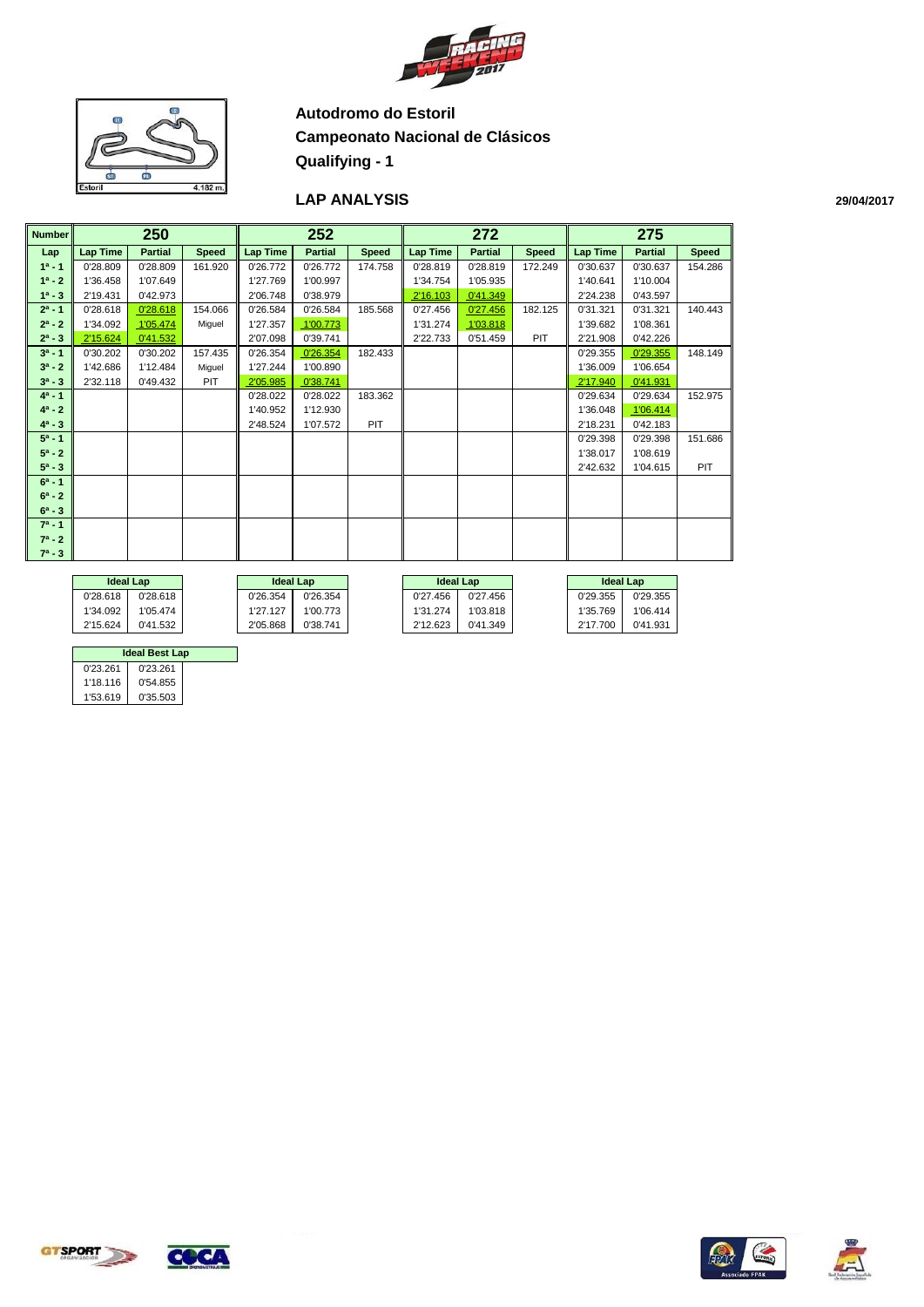



## **Best Sectors Results**

|              |   | Sector - 1                                          |        | Sector - 2                      |             | Sector - 3                       |          |                | Ideal Lap vs Best Lap        |          |                         |                |
|--------------|---|-----------------------------------------------------|--------|---------------------------------|-------------|----------------------------------|----------|----------------|------------------------------|----------|-------------------------|----------------|
| <u>Ord.</u>  |   | Nº Driver                                           | Time   | Nº Driver                       | <b>Time</b> | Nº Driver                        | Time     | Ord.           | $N^{\circ}$<br><b>Driver</b> |          | Ideal Lap Best Lap Ord. |                |
| 1            |   | 103 João Macedo Silva 23.261 103 João Macedo Silva  |        |                                 | 54.855      | 103 João Macedo Silva            | 35.503   | 1              | 103 João Macedo Silva        | 1'53.619 | 1'54.115                | $\mathbf{1}$   |
| 2            |   | 175 Rui Costa                                       |        | 23.441 <b>106</b> Joaquim Jorge | 54.861      | 175 Rui Costa                    | 35.510   | $\mathbf{2}$   | 106 Joaquim Jorge            | 1'54.289 | 1'54.860                | 3              |
| 3.           |   | 106 Joaquim Jorge                                   |        | 23.838 121 Rui Azevedo          | 55.114      | 106 Joaquim Jorge                | 35.590   | 3              | 175 Rui Costa                | 1'54.417 | 1'54.417                | $\mathbf{2}$   |
| 4            |   | 121 Rui Azevedo                                     |        | 23.916 175 Rui Costa            | 55.466      | 121 Rui Azevedo                  | 35.635   | 4              | 121 Rui Azevedo              | 1'54.665 | 1'55.621                | 4              |
| 5.           |   | 120 Rui Alves                                       |        | 24.130 120 Rui Alves            | 56.278      | 120 Rui Alves                    | 36.244   | 5              | 120 Rui Alves                | 1'56.652 | 1'56.895                | 5              |
| 6.           |   | 123 Jorge Areia                                     |        | 24.352 123 Jorge Areia          | 57.848      | 133 Filipe Matias                | 36.454   | 6              | 123 Jorge Areia              | 1'58.741 | 1'59.334                | 6              |
| $\mathbf{7}$ |   | 133 Filipe Matias                                   |        | 24.979 133 Filipe Matias        | 57.931      | 123 Jorge Areia                  | 36.541   | $\overline{7}$ | 133 Filipe Matias            | 1'59.364 | 1'59.364                | $\overline{7}$ |
| 8            |   | 155 José Luís Nunes                                 |        | 25.170 170 Rómulo Mineiro       | 59.743      | 170 Rómulo Mineiro               | 37.752   | 8              | 170 Rómulo Mineiro           | 2'03.257 | 2'03.366                | 8              |
| 9            |   | 170 Rómulo Mineiro                                  |        | 25.762 125 José Artur Teixeira  |             | 1'00.054 129 Bernardino Silva    | 38.292   | 9              | 129 Bernardino Silva         | 2'04.273 | 2'04.337                | 9              |
| 10           |   | 129 Bernardino Silva                                |        | 25.766 155 José Luís Nunes      |             | 1'00.210 252 José Fafiães        | 38.741   | 10             | 155 José Luís Nunes          | 2'04.482 | 2'04.787                | 10             |
| 11           |   | 125 José Artur Teixeira 25.866 129 Bernardino Silva |        |                                 |             | 1'00.215 125 José Artur Teixeira | 38.896   | 11             | 125 José Artur Teixeira      | 2'04.816 | 2'05.367                | 11             |
| 12           |   | 199 Paulo Sousa                                     |        | 26.067 252 José Fafiães         |             | 1'00.773 155 José Luís Nunes     | 39.102   | 12             | 252 José Fafiães             | 2'05.868 | 2'05.985                | 12             |
| 13           |   | 252 José Fafiães                                    |        | 26.354 199 Paulo Sousa          |             | 1'01.666 199 Paulo Sousa         | 39.131   | 13             | 199 Paulo Sousa              | 2'06.864 | 2'06.864                | 13             |
| 14.          |   | 193 Pedro Serrador                                  |        | 26.941 215 Arnaldo Marques      |             | 1'02.494 215 Arnaldo Marques     | 39.345   | 14             | 215 Arnaldo Marques          | 2'09.047 | 2'09.047                | 14             |
| 15           |   | 205 Filipe Nogueira                                 |        | 27.067 145 Joaquim Soares       |             | 1'02.500 193 Pedro Serrador      | 39.856   | 15             | 193 Pedro Serrador           | 2'09.600 | 2'09.878                | 15             |
| 16           |   | 215 Arnaldo Marques                                 |        | 27.208 117 Henrique Jordão      |             | 1'02.629 171 João Cruz           | 40.009   | 16             | 205 Filipe Nogueira          | 2'10.323 | 2'10.851                | 17             |
| 17           |   | 117 Henrique Jordão                                 |        | 27.285 193 Pedro Serrador       |             | 1'02.803 205 Filipe Nogueira     | 40.438   | 17             | 145 Joaquim Soares           | 2'10.376 | 2'10.376                | 16             |
| 18           |   | 171 João Cruz                                       |        | 27.321 205 Filipe Nogueira      |             | 1'02.818 145 Joaquim Soares      | 40.554   | 18             | 117 Henrique Jordão          | 2'11.532 | 2'12.192                | 18             |
| 19           |   | 145 Joaquim Soares                                  |        | 27.322 272 Luís Alegria         |             | 1'03.818 118 João Vieira         | 41.280   | 19             | 171 João Cruz                | 2'11.753 | 2'12.289                | 19             |
| 20           |   | 272 Luís Alegria                                    |        | 27.456 171 João Cruz            |             | 1'04.423 272 Luís Alegria        | 41.349   | 20             | 272 Luís Alegria             | 2'12.623 | 2'16.103                | 23             |
| 21           |   | 90 Antonio Garcia                                   | 27.977 | 90 Antonio Garcia               |             | 1'04.582 250 Paulo Miguel        | 41.532   | 21             | 90 Antonio Garcia            | 2'14.476 | 2'15.357                | 20             |
| 22           |   | 118 João Vieira                                     |        | 28.035 218 João Braga           |             | 1'04.845 220 Fernando Charais    | 41.588   | 22             | 118 João Vieira              | 2'14.526 | 2'15.622                | 21             |
| 23           |   | 218 João Braga                                      |        | 28.188 118 João Vieira          |             | 1'05.211 117 Henrique Jordão     | 41.618   | 23             | 218 João Braga               | 2'15.136 | 2'17.102                | 25             |
| 24           |   | 250 Paulo Miguel                                    |        | 28.618 250 Paulo Miguel         |             | 1'05.474 110 Luís Carlos         | 41.875   | 24             | 250 Paulo Miguel             | 2'15.624 | 2'15.624                | 22             |
| 25           |   | 220 Fernando Charais 28.623 110 Luís Carlos         |        |                                 |             | 1'05.487 90 Antonio Garcia       | 41.917   | 25             | 110 Luís Carlos              | 2'16.419 | 2'16.419                | 24             |
| 26           |   | 223 Valter Tão                                      |        | 29.040 275 Jorge Rosa           |             | 1'06.414 275 Jorge Rosa          | 41.931   | 26             | 220 Fernando Charais         | 2'17.580 | 2'18.274                | 27             |
| 27           |   | 110 Luís Carlos                                     |        | 29.057 220 Fernando Charais     |             | 1'07.369 218 João Braga          | 42.103   | 27             | 275 Jorge Rosa               | 2'17.700 | 2'17.940                | 26             |
| 28           |   | 275 Jorge Rosa                                      |        | 29.355 232 Rui Castro           |             | 1'09.252 232 Rui Castro          | 43.331   | 28             | 232 Rui Castro               | 2'22.800 | 2'22.800                | 28             |
| 29           |   | 232 Rui Castro                                      |        | 30.217 223 Valter Tão           |             | 1'10.210 223 Valter Tão          | 44.459   | 29             | 223 Valter Tão               | 2'23.709 | 3'05.666                | 33             |
| 30           |   | 226 Luís Sousa Costa                                |        | 32.278 211 Abel Marques         |             | 1'10.426 211 Abel Marques        | 47.173   | 30             | 211 Abel Marques             | 2'30.714 | 2'31.166                | 29             |
| 31           |   | 211 Abel Marques                                    |        | 33.115 160 Jorge Guimaráes      |             | 1'14.318 160 Jorge Guimaráes     | 47.793   | 31             | 160 Jorge Guimaráes          | 2'36.338 | 2'36.338                | 30             |
| 32           |   | 202 Veloso Amaral                                   |        | 33.192 202 Veloso Amaral        |             | 1'17.207 202 Veloso Amaral       | 48.315   | 32             | 202 Veloso Amaral            | 2'38.714 | 2'39.156                | 31             |
| 33           |   | 160 Jorge Guimaráes                                 |        | 34.227 226 Luís Sousa Costa     |             | 1'18.082 226 Luís Sousa Costa    | 48.570   | 33             | 226 Luís Sousa Costa         | 2'38.930 | 2'52.087                | 32             |
| 34           | 1 | Carlos Rivera                                       |        | 38.757 1 Carlos Rivera          |             | 1'35.555 1 Carlos Rivera         | 1'05.271 | 34             | Carlos Rivera<br>1           | 3'19.583 | 4'17.262                | 34             |









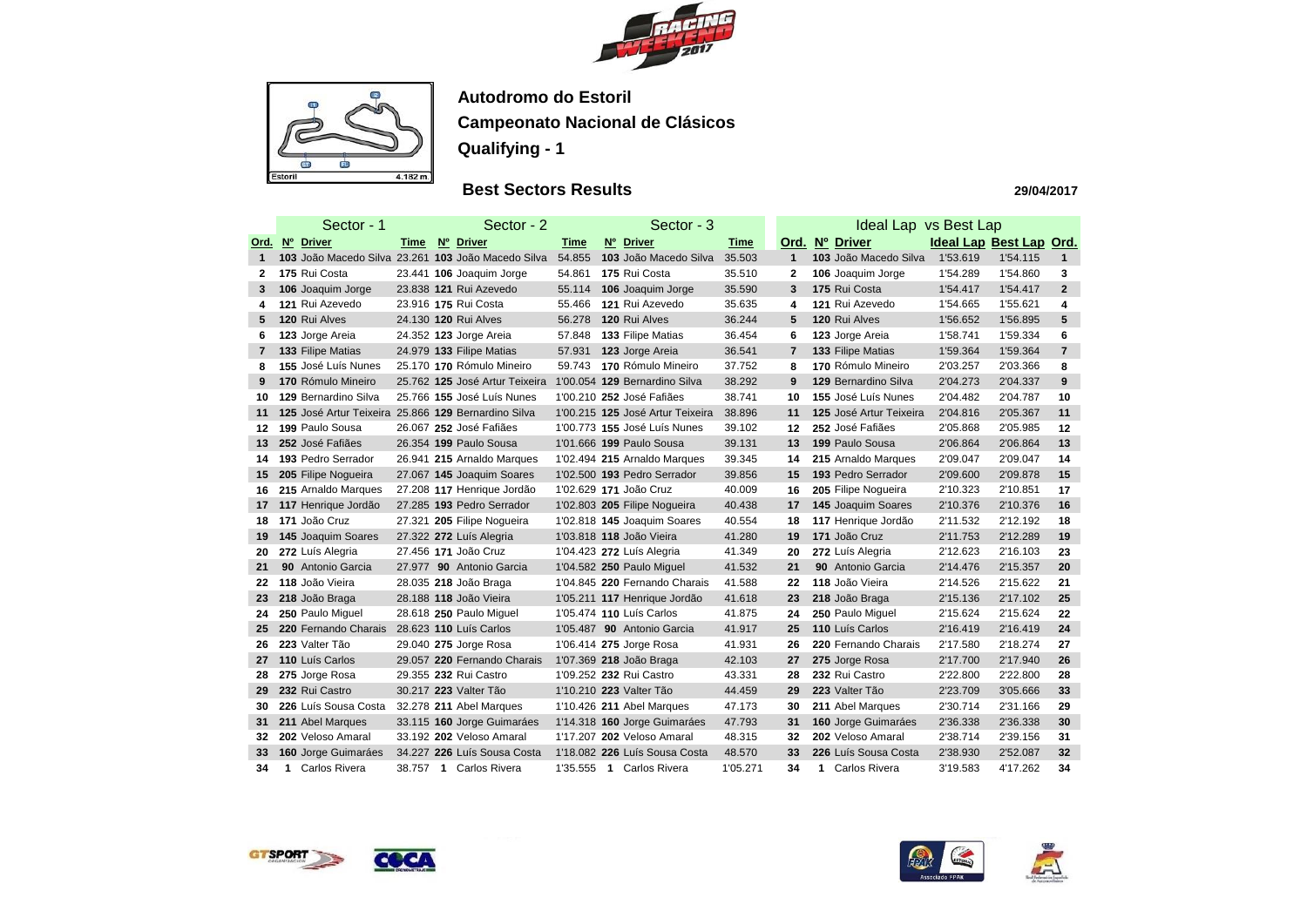



## **Best Top Speeds**

|                |                             |       |                         |             |                       |       |                          |                 |                 | <u> Top_1</u>                                        |                 | <u>Top_2</u> |                | <u>Top_3</u> |                            | <u>Top_4</u> |                | <u>Top_5</u> |                |             |
|----------------|-----------------------------|-------|-------------------------|-------------|-----------------------|-------|--------------------------|-----------------|-----------------|------------------------------------------------------|-----------------|--------------|----------------|--------------|----------------------------|--------------|----------------|--------------|----------------|-------------|
| <u>Ord. Nº</u> | <b>Entrant / Team</b>       | Lic.  | <b>Driver</b>           | <u>Lic.</u> | Driver <sub>2</sub>   | Lic.  | <b>Vehicle</b>           | <u>Cat.</u>     | <u>Cla.</u>     | <u>Km/h</u>                                          | Lap             | <u>Km/h</u>  | Lap            | <u>Km/h</u>  | Lap                        | Km/h         | Lap            | Km/h         | Lap            | <u>Avg.</u> |
|                | 103 JOÃO MACEDO SILVA       |       | João Macedo Silva       | 10394       |                       |       | PORSCHE 911 RSR          | H75             | 1 <sup>0</sup>  | 224.532                                              | $\mathbf{3}$    | 222.680      | $\overline{A}$ | 220.859      | 6                          | 219.067      | 5              | 215.569      | $\overline{2}$ | 220.541     |
|                | 175 RUI COSTA               | 15280 | Rui Costa               | 15280       |                       |       | FORD ESCORT RS1600       | H75             |                 | 224.532                                              |                 | 220.408      | <b>6</b>       | 219.512      |                            | 218.182      | 3              | 213.018      |                | 219.130     |
|                | 121 RUI AZEVEDO             |       | Rui Azevedo             |             |                       |       | FORD ESCORT RS1600       | H75             | 3 <sup>o</sup>  | 213.439                                              | $\mathbf{3}$    | 199.262      | -5             | 197.802      | - 4                        | 197.080      | 2              | 177.049      |                | 196.926     |
|                | 120 RM RACING               |       | 15213 Rui Alves         |             |                       |       | FORD ESCORT RS1600       | H75             |                 | 210.526                                              | $\mathcal{P}$   | 208.092      |                | 204.934      | -3                         | 159.057      | -5             |              |                | 195.652     |
|                | 5 123 JORGE AREIA           |       | Jorge Areia             |             |                       |       | FORD ESCORT 2000         | H75             | 5 <sup>o</sup>  | 208.898                                              | $\mathbf{3}$    | 207.692      | $\overline{4}$ | 206.501      | $\overline{2}$             | 184.300      | -5             |              |                | 201.848     |
|                | 155 JOSÉ LUÍS NUNES         |       | José Luís Nunes         |             | Luís Nunes            |       | <b>FORD ESCORT MKII</b>  | GR <sub>5</sub> |                 | 206.501                                              | -2              | 203.390      |                | 199.630      | -3                         | 187.500      | 6              | 175.610      |                | 194.526     |
|                | 106 JOAQUIM JORGE           | 15753 | Joaquim Jorge           | 15753       |                       |       | FORD ESCORT RS1600       | H75             | $6^{\circ}$     | 206.107                                              | $\overline{4}$  | 203.390      | -5             | 200.000      | -3                         | 197.802      | $\overline{2}$ | 169.811      |                | 195.422     |
|                | 129 BERNARDINO SILVA        | 16268 | Bernardino Silva        | 16268       |                       |       | FORD ESCORT 2000         | GR <sub>5</sub> | 2 <sup>c</sup>  | 200.743                                              | -3              | 194.245      | $\overline{2}$ | 181.818      |                            | 164.634      | 5              | 143.046      |                | 176.897     |
| 9              | 170 RÓMULO MINEIRO          | 7680  | Rómulo Mineiro          | 7680        |                       |       | FORD ESCORT RS2000       | GR <sub>5</sub> | 3 <sup>o</sup>  | 196.364                                              |                 | 192.513      | -3             | 185.567      | - 6                        | 181.818      | $\overline{2}$ | 152.758      |                | 181.804     |
| 10 I           | 199 MÁRIO MARCÃO            |       | Paulo Sousa             |             | Mário Marcão          |       | BMW M535i                | H81             | 10              | 194.946                                              | 6               | 193.548      |                | 169.014      |                            | 166.667      |                | 165.899      |                | 178.015     |
|                | 133 MONTEIROS COMPETIÇÕES   | 15510 | <b>Filipe Matias</b>    | 11176       |                       |       | LOTUS ELAN +2            | H71 + TAÇA 1600 | $1^{\circ}$     | 192.513                                              | $\overline{2}$  | 191.829      | $\mathbf{3}$   |              |                            |              |                |              |                | 192.171     |
|                | 12 171 JOÃO CRUZ            | 12727 | João Cruz               | 12727       |                       |       | <b>BMW E21-323i</b>      | GR <sub>1</sub> | 10              | 190.813                                              | -3              | 187.500      | -2             | 175.610      | - 4                        |              |                |              |                | 184.641     |
|                | 13 193 PEDRO SERRADOR       | 12963 | Pedro Serrador          | 12963       |                       |       | BMW 323i (E21)           | GR <sub>1</sub> | $2^{\circ}$     | 188.811                                              | $5\overline{)}$ | 188.482      | -3             | 188.482      |                            | 188.153      |                | 186.851      |                | 188.156     |
|                | 14 252 JOSÉ FAFIÃES         |       | 16636 José Fafiães      | 16636       |                       |       | DATSUN 1200              | H75             | 70              | 185.567                                              | -3              | 183.362      | -5             | 182.432      |                            | 174.757      | -2             |              |                | 181.530     |
|                | 15 125 JOSÉ ARTUR TEIXEIRA  |       | José Artur Teixeira     |             |                       |       | <b>AUSTIN MINI</b>       | GR <sub>5</sub> | $4^{\circ}$     | 183.673                                              | 3               | 183.362      | -5             | 181.513      | -4                         | 180.301      |                | 176.759      |                | 181.122     |
|                | 16 205 FILIPE NOGUEIRA      |       | 13385 Filipe Nogueira   | 13385       |                       |       | MORRIS MINI 1275 GT      | H71             | 10              | 183.051                                              | 3               | 177.049      |                | 166.924      | -4                         | 163.636      | 2              |              |                | 172.665     |
|                | 17 145 JOAQUIM SOARES       |       | Joaquim Soares          |             |                       |       | <b>LOTUS ELAN</b>        | H71             | $2^{\circ}$     | 182.125                                              | $\overline{2}$  | 182.125      | 6              | 177.632      | $\overline{4}$             | 165.899      | $3^{\circ}$    | 162.406      |                | 174.037     |
|                | 272 LUÍS ALEGRIA            |       | 16993 Luís Alegria      | 16993       |                       |       | DATSUN 1200 COUPE        | H75             | 8 <sup>o</sup>  | 182.125                                              | 3               | 172.249      | $\overline{2}$ |              |                            |              |                |              |                | 177.187     |
|                | 19 117 RP MOTORSPORT        |       | 13542 Henrique Jordão   | 14602       |                       |       | PORSCHE 928S             | GR <sub>3</sub> | 1 <sup>0</sup>  | 181.208                                              | 6               | 169.811      | $\overline{5}$ | 159.292      |                            | 156.977      |                | 149.792      |                | 163.416     |
|                | 20 215 ARNALDO MARQUES      | 16356 | Arnaldo Marques         | 16356       |                       |       | DATSUN 1200              | H71             | 3 <sup>o</sup>  | 178.808                                              | -3              | 177.632      | 6              | 175.610      | -4                         | 174.757      |                | 171.701      |                | 175.702     |
|                | 21 118 JOÃO VIEIRA          |       | 16541 João Vieira       | 16541       |                       |       | <b>VW KARMANN GHIA</b>   | H65 + TAÇA 1600 | 1 <sup>0</sup>  | 178.512                                              | $\mathbf{3}$    | 174.475      | -5             | 170.616      | $\overline{4}$             | 167.702      | $\overline{2}$ |              |                | 172.826     |
|                | ANTONIO GARCIA COMA<br>90   |       | Antonio Garcia          |             |                       |       | PORSCHE 924              | C <sub>3</sub>  | 10              | 174.757                                              | 5               | 170.616      | 6              | 162.406      | -3                         | 157.434      |                | 143.808      | $\overline{2}$ | 161.804     |
|                | 23 218 JOÃO BRAGA           |       | 16353 João Braga        | 16353       |                       |       | DATSUN 1200              | H75             | $9^{\circ}$     | 171.975                                              | 5               | 166.410      | -3             | 161.677      | - 4                        | 154.950      | $\overline{2}$ | 150.628      |                | 161.128     |
| -24            | 220 FERNANDO CHARAIS        | 16571 | <b>Fernando Charais</b> | 16571       |                       |       | DATSUN 120Y              | H75             | 10 <sup>o</sup> | 169.014                                              |                 | 166.154      | -5             | 161.194      | $\overline{2}$             | 158.590      | -3             | 137.230      |                | 158.436     |
|                | 25 250 PAULO MIGUEL         |       | Paulo Miguel            |             | Pedro Botelho         |       | <b>MG MIDGET</b>         | H71             |                 | 161.919                                              | 2               | 157.434      | $\overline{4}$ | 154.066      | $\overline{\phantom{a}}$ 3 |              |                |              |                | 157.806     |
|                | 26 223 VALTER TÃO           | 12753 | Valter Tão              | 12753       |                       |       | DATSUN 1200              | H75             | $11^{\circ}$    | 159.057                                              | $\overline{2}$  |              |                |              |                            |              |                |              |                | 159.057     |
|                | 27 232 RUI CASTRO           | 12260 | Rui Castro              | 12260       |                       |       | DATSUN 1200              | GR <sub>1</sub> | 3 <sup>o</sup>  | 157.434                                              | 3               | 156.977      | $\overline{4}$ | 156.522      | -6                         | 156.069      | $\overline{2}$ | 154.506      |                | 156.302     |
|                | 28 110 LUÍS CARLOS          | 11520 | Luís Carlos             | 11520       |                       |       | <b>FORD ANGLIA</b>       | GR5 + TAÇA 1600 | $1^{\circ}$     | 156.522                                              | $\overline{2}$  | 154.506      |                |              |                            |              |                |              |                | 155.514     |
|                | 29 275 JORGE ROSA           |       | 16528 Jorge Rosa        | 16528       |                       |       | <b>MINI 1275GT</b>       | H71             |                 | 5º 154.286 2 152.974 5 151.685 6 148.148 4 140.442 3 |                 |              |                |              |                            |              |                |              |                | 149.507     |
|                | 30 226 LUÍS SOUSA COSTA     |       | 16580 Luís Sousa Costa  | 16580       |                       |       | DATSUN 1200              | GR <sub>1</sub> |                 | 153.191                                              | 2               | 137.755      |                |              |                            |              |                |              |                | 145.473     |
|                | 31 211 ABEL MARQUES         |       | 16467 Abel Marques      |             | 16467 Sérgio Monteiro |       | AUTOBIANCHI A 112 ABARTH | H75 + TAÇA 1000 | $1^{\circ}$     | 151.685                                              | $\overline{4}$  | 117.137      | $\mathbf{3}$   | 113.208 2    |                            |              |                |              |                | 127.343     |
|                | 32 202 VELOSO AMARAL        |       | 16770 Veloso Amaral     |             | 16770 Miguel Barata   | 14981 | DATSUN 1000              | H71 + TAÇA 1000 | $1^{\circ}$     | 137.405                                              | 3               | 137.230      | $\overline{2}$ | 104.956      | $\overline{4}$             |              |                |              |                | 126.530     |
| 33             | 160 JORGE GUIMARÁES         |       | 15218 Jorge Guimaráes   | 15218       |                       |       | <b>VOLVO 121</b>         | H71             | $6^{\circ}$     | 134.831                                              | $\overline{2}$  | 113.445 3    |                |              |                            |              |                |              |                | 124.138     |
| -34            | REAL A.C.CIRCUITO GUADALOPE |       | <b>Carlos Rivera</b>    |             |                       |       | <b>BMW 2002</b>          | C <sub>3</sub>  | $2^{\circ}$     | 111.111 2                                            |                 |              |                |              |                            |              |                |              |                | 111.111     |





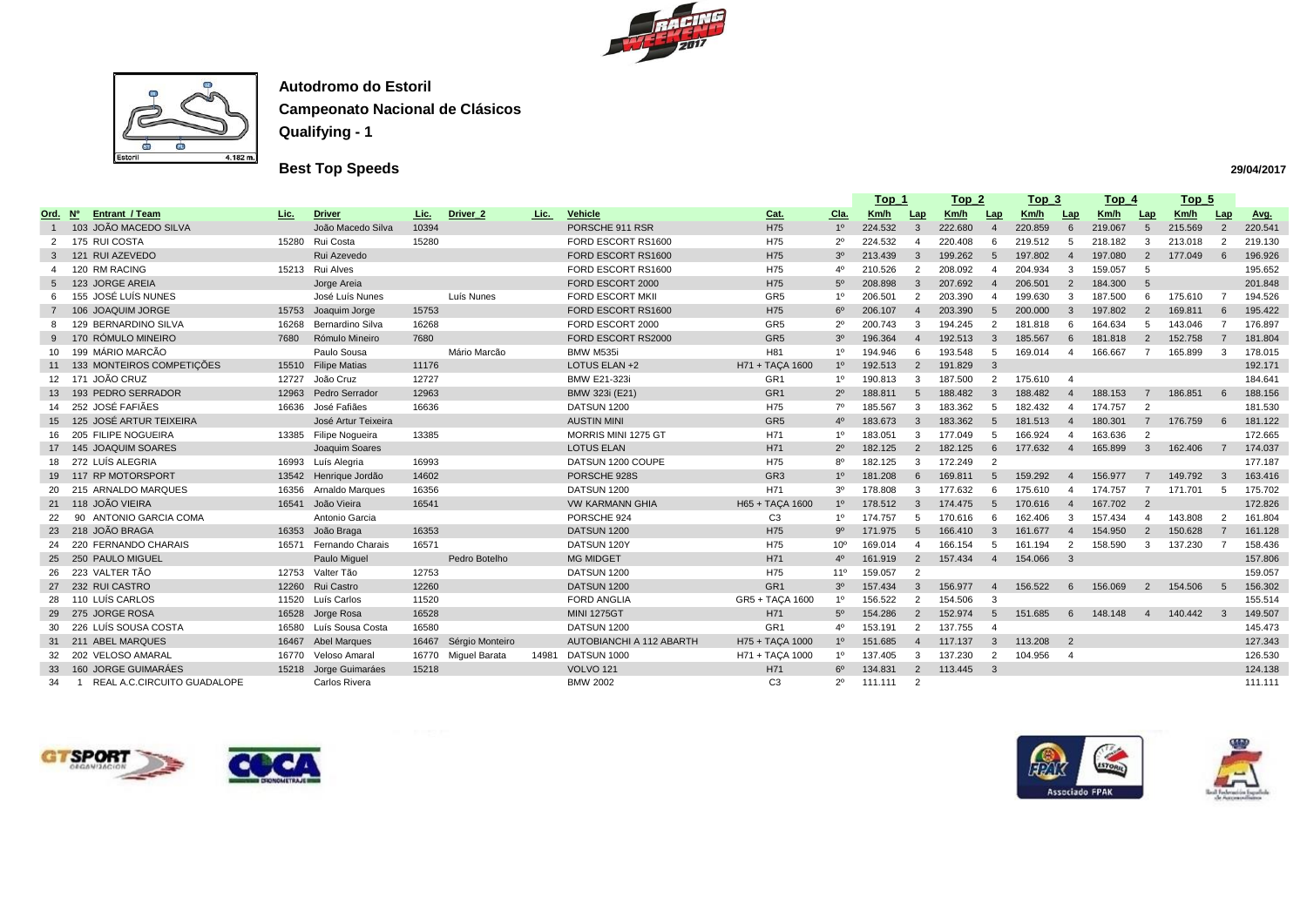



# **Fastest Lap Sequence**

| <b>Time of Day</b> | <b>Session Time</b> | N٥<br><b>Entrant / Team</b> | <b>Driver</b><br>Lic. . | Lic.  | Driver <sub>2</sub> | Lic. | <b>Vehicle</b>  | Cat. | Time     | Km/h    | Lap |
|--------------------|---------------------|-----------------------------|-------------------------|-------|---------------------|------|-----------------|------|----------|---------|-----|
| 11:09'11.716       | 3'58.788            | 103 JOÃO MACEDO SILVA       | João Macedo Silva       | 10394 |                     |      | PORSCHE 911 RSR | H75. | 1'54.636 | 131.330 |     |
| 11:11'05.782       | 5'52.903            | 103 JOÃO MACEDO SILVA       | João Macedo Silva       | 10394 |                     |      | PORSCHE 911 RSR | H75  | 1'54 115 | 131.930 |     |